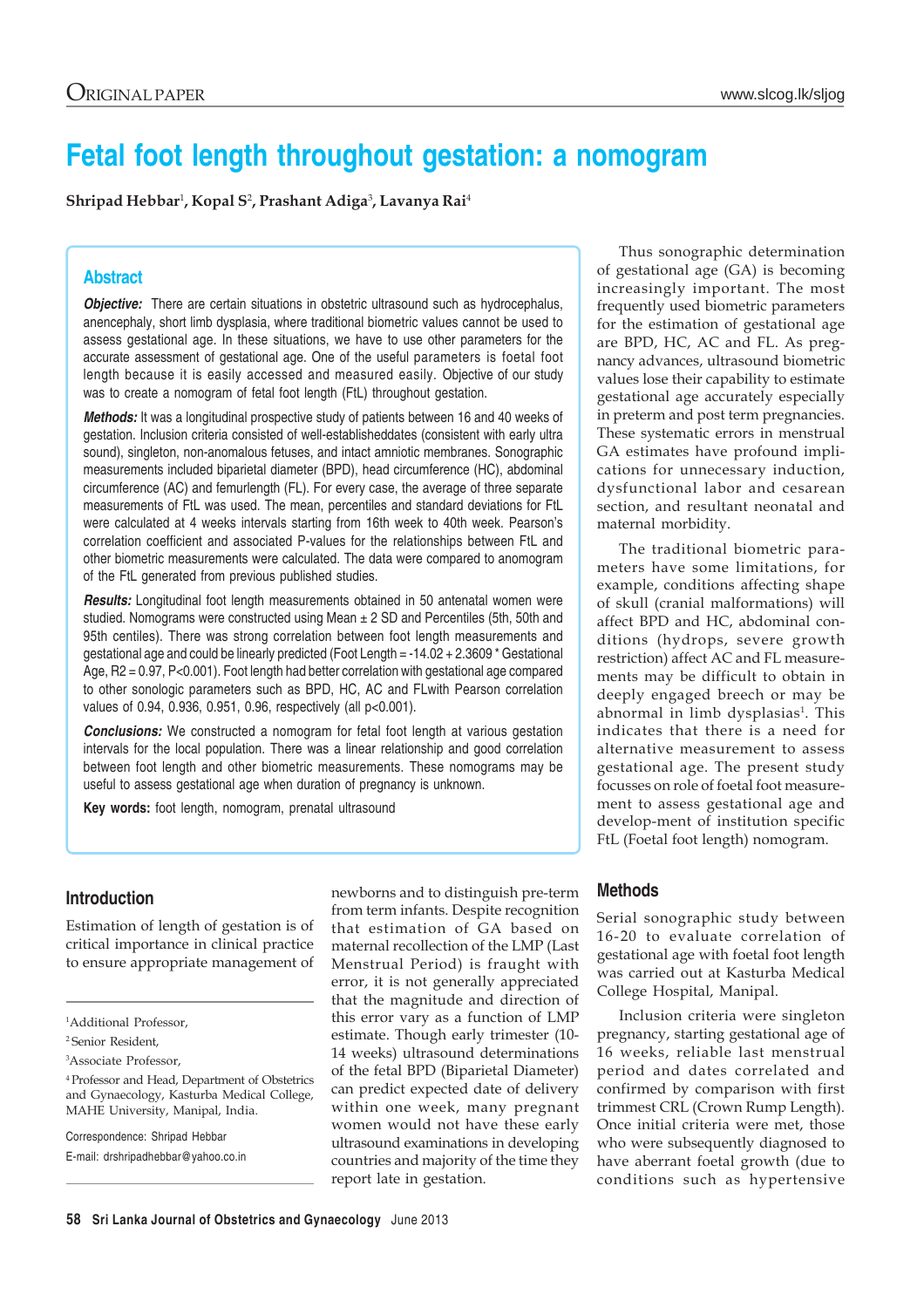disorders, gestational diabetes, placental insufficiency) were excluded from the study, as they would give altered ultrasound parameters. Only those patients who delivered between 3740 weeks were included in the study as we wanted longitudinal data till term. The final study subjects were 50 low risk pregnant populations who underwent serial scans at 4 weeks

Figure 1. **Plantar view of foetal foot and measurement taken from kin edge overlying the calcaneus to the distal end of the second toe (cursers).**



Figure 2. **Sagital view of foetal foot and measurement (arrow).**



interval starting from 16 weeks till term. Institutional ethical committee approval was obtained for performing this study.

The subjects recruited underwent thorough ultrasonographic examinations using Toshiba Nemio 20 curvilinear array real time 2-D section of linear display scanner with a 3.5 mHz transducer. The biometric measurements included were BPD, HC, AC and Foot Length (FtL). Fetal foot length was taken from the skin edge overlying the calcaneus to the distal end of the longest toe (the first or second toe) on either the plantar or the sagittal view (Figure 1 and 2) and values were averaged. The statistical analysis was performed by SPSS software version  $14.$ 

The relationship between gestational ages in weeks to fetal foot length in millimeters was computed by simple linear regression. For a given ges-tational age, predicted values were obtained for the 5th, 10th, 25th, 50th, 75th, 90th and 95th percentiles to develop a nomogram. Correlation coefficient value of fetal foot length measurement was compared with standard biometric parameters such as BPD, HC, AC and FL.

# **Results**

The mean age of patients studied was 24.7 years, 36% of them were primigravidae. The average gestational age at the time of delivery was 38.4 weeks. Complete longitudinal data were available for 50 patients starting from 16 weeks till term for the construction of nomogram. With the use of regression equation, the predicted FtL in centiles were calculated for each GA (Table 1).

The mean values of FtL at corresponding duration of pregnancy along with 2 standard deviations cutoffs are shown in Table 2.

A linear growth function was observed across gestatitional age (GA) and first degree correlation was found to exist between GA and and Foot length (Foot Length = -14.02 + 2.3609  $*$  Gestational Age, R2 = 0.97,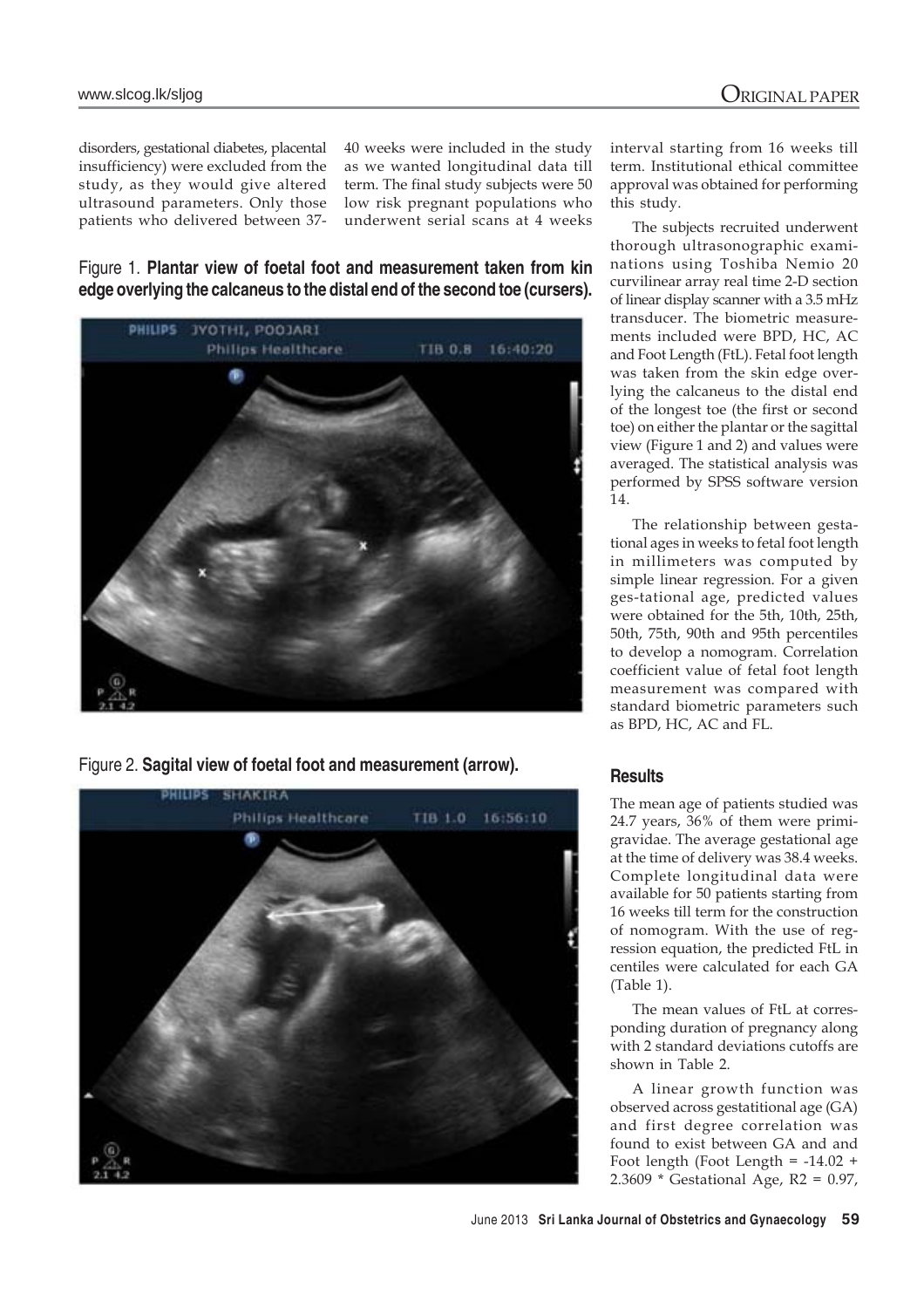**Table 1. Percentlles values for foetal foot length measurements from 16 to 40 weeks of pregnancy in mm**

| Gestational | 5      | 10    | 25     | 50    | 75     | 90    | 95     |
|-------------|--------|-------|--------|-------|--------|-------|--------|
| Age         |        |       |        |       |        |       |        |
| 16 wks      | 19.31  | 19.73 | 20975  | 23.6  | 25.15  | 26.3  | 26.7   |
| 20 wks      | 29.475 | 30.1  | 31.425 | 33.2  | 35.45  | 36.69 | 37.2   |
| 24 wks      | 36.155 | 37.2  | 39.55  | 41.1  | 43.85  | 45.69 | 45.9   |
| 28 wks      | 48.2   | 48.62 | 50.1   | 52.65 | 54.425 | 56.75 | 58.205 |
| 32 wks      | 59.855 | 60.41 | 61.575 | 64.25 | 67.1   | 68.64 | 68.945 |
| 36 wks      | 67.11  | 67.4  | 69.275 | 71.6  | 74.5   | 75.89 | 76.5   |
| 40 wks      | 73.41  | 73.61 | 74.675 | 77.45 | 80.95  | 83.08 | 83.59  |

**Table 2. Mean and 2 standard deviation cutoff values for foetal foot length measurements from 16 to 40 weeks of pregnancy in mm**

| Gestational age | -2 St Dev | Mean  | +2 St Dev |
|-----------------|-----------|-------|-----------|
| 16 wks          | 19.32     | 26.3  | 26.7      |
| 20 wks          | 29.475    | 36.69 | 37.2      |
| 24 wks          | 36.155    | 45.69 | 45.9      |
| 28 wks          | 48.2      | 56.75 | 58.205    |
| 32 wks          | 59.855    | 68.64 | 68.945    |
| 36 wks          | 67.11     | 75.89 | 76.5      |
| 40 wks          | 73.41     | 83.8  | 83.59     |

P<0.001). Foot length increased at the rate of 2.5 mm/week between 16 to 28 weeks and 2.2 mm/week from 29th week till term. A significant correlation was found between FtL and other traditional growth parameters (such as BPD, HC, AC and FL with Pearson correlation values of 0.94, 0.936, 0.951, 0.96, respectively (all p<0.001).

# **Discussion**

The determination of gestational age is important in obstetrics for management of pregnancy and evaluation of foetal development. Higher perinatal mortality has been reported in patients were expected date of delivery is not

known. An error in the gestational age estimation can result in prematurity and postmaturity. Extremes of foetal growth contribute disproportionately to overall perinatal and infant morbidity and mortality.

Among various clinical criteria, Last Menstrual Period preceded by normal cycle, is known to correlate best with the gestational age but not reliable when a woman is not sure about her LMP.

Other biometric parameters for GA assessment are BPD, HC, AC and FL. These parameters have their own limitations as BPD after 26 weeks becomes more related to growth and also unreliable in conditions altering the shape of the skull i.e, in breech presentation and oligoamnios. Similarly femur length is also unreliable in cases of achondroplasia<sup>1</sup>.

Our study shows a clear linear relationship between foetal foot length and gestational age with significant correlation between these parameters. This is in comparison with previous studies which conclude that the ultrasonographic measurement of foot length is a reliable indication of gestational age $3,4,5$ . A study by Mandarim-de-Lacerda et al<sup>2</sup> presents significant curves of the foetal foot length growth in relation to foetal parameters and concluded that these curves are useful in anatomy, forensic medicine, foetopathology, medical imaging, obstetrics and paediatrics. We have developed a nomogram which is almost comparable to that of Western population (Table 3)3,4,5,6,7. We therefore recommend that foetal foot length should be considered for evaluation of gestational age; especially when other traditional parameters are not conclusive.

Present study showed linear relation of FtL with gestational age (Graphs 1 and 2) with gestational age. The incremental growth of FtL observed in our study is similar to observations in a Nepalese study ([foot length (mm) =  $2.494 \times$  Gestational age (weeks)-15.46], r=0.970 and P<0.0001)<sup>8</sup>.

Meirowitz NB et al (2000) conducted a large scale ultrasound examination of foot length on 5372 singleton foetuses between 15 and 37 weeks' gestation<sup>5</sup>. They observed that even in extremes of growth abnormalities (both intrauterine growth restriction and macrosomia), the foetal foot length were not altered significantly. They attributed this to the fact that the alterations in the soft tissue stores of subcutaneous fat of foot in these conditions are probably attenuated by the relatively unaffected foot bones. They opined that foot length can be a reliable indicator of gestational age even in extremes of foetal growth.